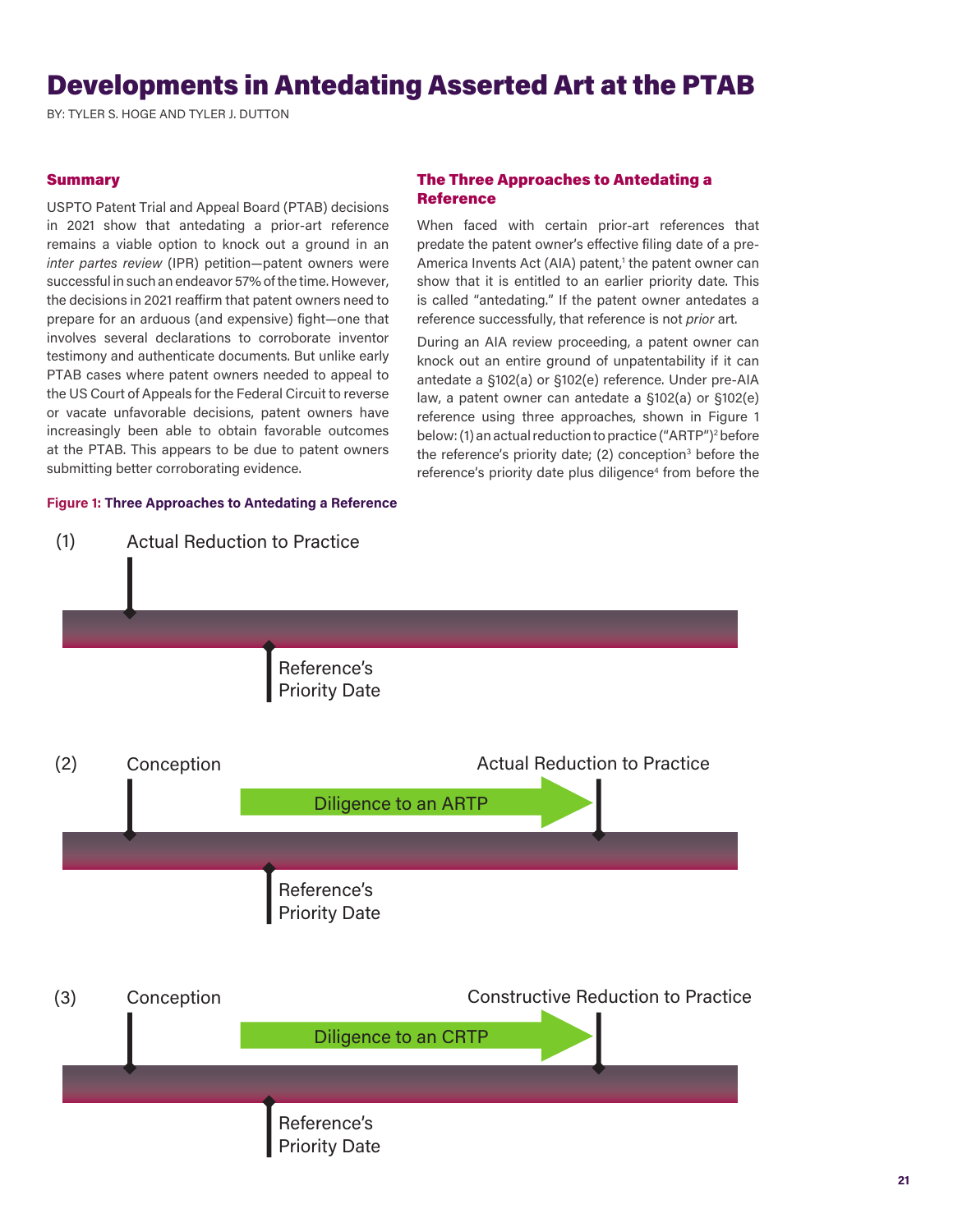reference's priority date to an ARTP; or (3) conception before the reference's priority date plus diligence before the reference's priority date to a constructive reduction to practice ("CRTP").<sup>5</sup>

Proving these elements is highly fact specific and the caselaw has well-established evidentiary requirements for making these showings. For example, inventor testimony by itself is insufficient to show conception, diligence, and/or a reduction to practice. *See Loral Fairchild Corp. v. Matsushita Elec. Indus. Co.*, 266 F.3d 1358, 1363 (Fed. Cir. 2001) (citing *Cooper v. Goldfarb*, 154 F.3d 1321, 1330 (Fed. Cir. 1998)). Instead, a patent owner must corroborate inventor testimony with evidence that supports the inventor's testimony. *In re NTP, Inc.*, 654 F.3d 1279, 1291 (Fed. Cir. 2011). The sufficiency of corroboration is determined using a "rule of reason." *Medichem, S.A. v. Rolabo, S.L.*, 437 F.3d 1157, 1170 (Fed. Cir. 2006) (citing *Price v. Symsek*, 988 F.2d 1187, 1195 (Fed. Cir. 1993). Requiring that an inventor's testimony be corroborated "provides additional safeguard[s] against [the] court being deceived by inventors" that may be tempted to mischaracterize past events. *Id*. Corroborating evidence "may consist of testimony of a witness, other than the inventor, to the actual reduction to practice or it may consist of evidence of surrounding facts and circumstances independent of information received from the inventor." *Id.* at 1171. Patent owners should, however, avoid using the testimony of a coinventor as corroborating evidence. *See, e.g.*, *Lacks Indus. v. McKechnie Vehicle Components USA, Inc.*, 322 F.3d 1335, 1350 (Fed. Cir. 2003) (opining that the Special Master rightly refused to accept cross-corroboration of oral testimony as being adequate).

#### 2021 Decisions

The PTAB evaluated antedating arguments in seven cases in 2021; the outcomes of these seven unique decisions are presented in Figure 2 below. Patent owners were successful under the first approach and the third approach for antedating (shown in Figure 1).

Patent owners did not attempt to antedate a reference using the second approach in any case decided in 2021.

## Takeaways from 2021 PTAB Decisions

2021 PTAB decisions demonstrate that successfully antedating a reference continues to be a fact specific and challenging undertaking, often requiring patent owners to submit and persuasively explain considerable amounts of evidence. That said, because the caselaw is now more developed, patent owners have insight into and predictability surrounding the types and amounts of evidence necessary to prevail. For example, in prior years, the PTAB was stringent, too stringent in some cases, on what type of evidence corroborates inventor testimony about diligence. *See, e.g.*, *ATI Techs. ULC v. Iancu*, 920 F.3d 1362 (Fed. Cir. 2019); *Perfect Surgical Techniques, Inc. v. Olympus Am., Inc.*, 841 F.3d 1004 (Fed. Cir. 2016). The Federal Circuit clarified that a patent owner does not need to prove that the inventor *continuously* exercised reasonable diligence throughout the critical period. *Perfect Surgical*, 841 F.3d at 108-09 (Fed. Cir. 2016). Instead, the patent owner must only show there was reasonably continuous diligence. *Id.* As such, small gaps during the critical period are not dispositive, and can be reasonable when the corroborating evidence as a whole is considered. *Id*.

It appears that patent owners in subsequent AIA trials have taken notice, developing extensive records to support their antedating arguments. Four IPRs decided in 2021—each of which resulted in the patent owner successfully antedating a reference—highlight this point. In *CallMiner*, the patent owner submitted three declarations to support its case: (1) an inventor declaration; (2) a declaration from a non-inventor, fact witness to corroborate the inventor's testimony; and (3) an expert declaration to explain why the evidence shows a reduction to practice. *CallMiner, Inc. v. Mattersight Corp.*, IPR2020-00220, Paper 59, 60-84 (June 16, 2021). In *Medtronic*, the patent owner went further, submitting two inventor declarations, an expert declaration, and four declarations by non-inventor, fact witnesses. *Medtronic,* 

# **Figure 2: 2021 PTAB Decisions Evaluating Antedated Arguments**

| <b>Decision</b>                                                                                                                                                        | Approach(es)    | <b>Antedated</b> |
|------------------------------------------------------------------------------------------------------------------------------------------------------------------------|-----------------|------------------|
| Intuitive Surgical, Inc. v. Ethicon Endo-Surgery, LLC (IPR2019-00991)                                                                                                  | (3)             | <b>Yes</b>       |
| Apple Inc. v. Yu (IPR2019-02158)                                                                                                                                       | (3)             | No.              |
| Foursqure Labs, Inc. V. Mimzi, LLD (IPR2019-01287)                                                                                                                     | (3)             | N <sub>o</sub>   |
| Mylan Pharmaceuticals Inc. v. Merck Sharp & Dohme Corp.<br>(IPR2020-00040)                                                                                             | (1)             | Yes              |
| Medtronic, Inc. et al. v. Teleflex Medical Devices<br>(IPR2020-00126, IPR2020-00128, IPR2020-00129, IPR2020-<br>00132.IPR2020-00134. IPR2020-00135. and IPR2020-00137) | $(1)$ and $(3)$ | Yes              |
| CallMiner, Inc. v. Mattersight Corp.<br>(IPR2020-00220)                                                                                                                | (1)             | <b>Yes</b>       |
| Stahls' Inc. v. Schwendimann<br>(IPR2020-00633, IPR2020-00635, and IPR2020-006410)                                                                                     |                 | <b>No</b>        |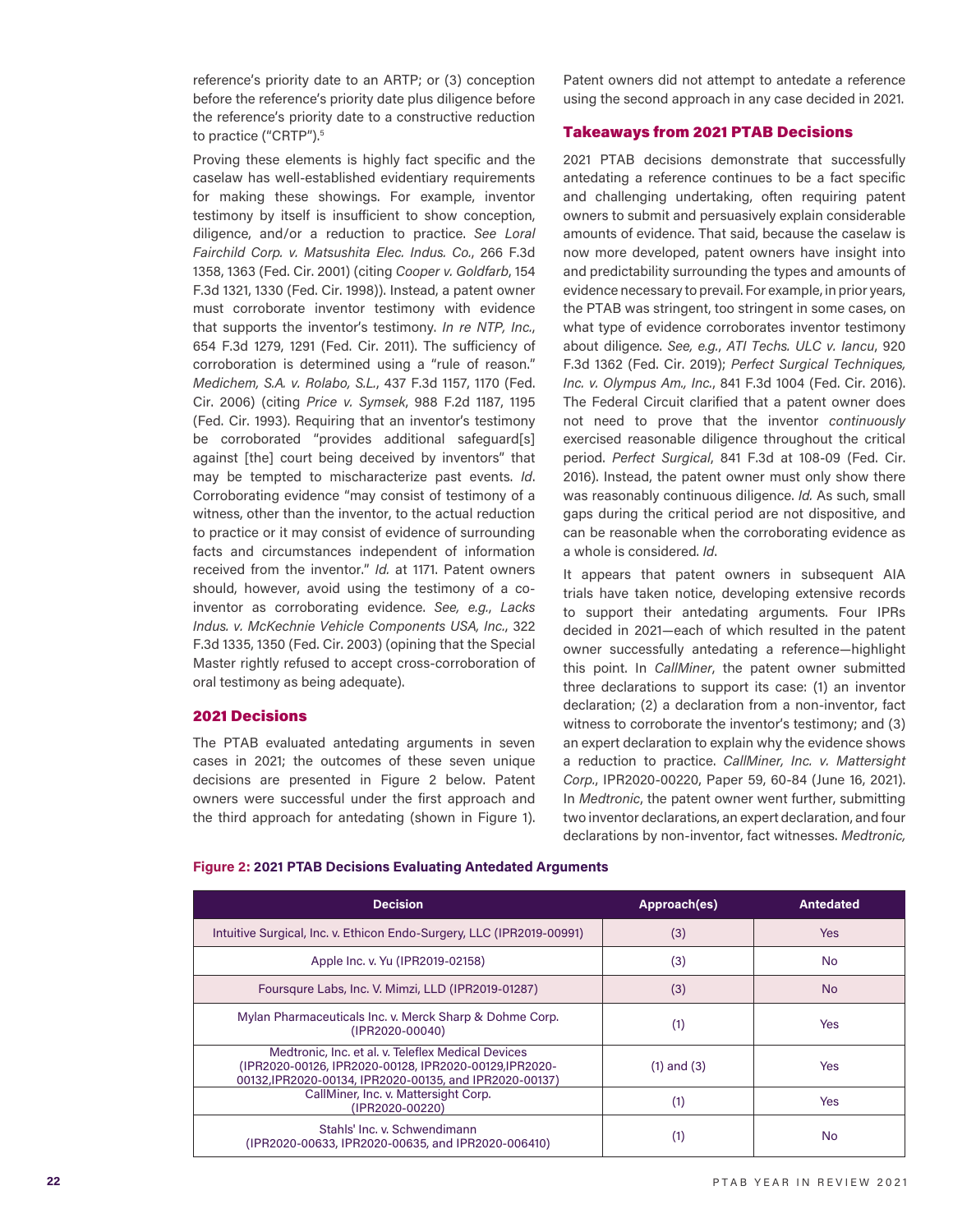*Inc. v. Teleflex Innovations S.A.R.L.*, Paper 128, 17-71 (June 17, 2021). And in the *Intuitive Surgical* and *Mylan* IPRs, the patent owners submitted numerous declarations by non-inventor, fact witnesses to corroborate inventor testimony and authenticate documents. *Intuitive Surgical, Inc.,* IPR2019-00991, Paper 48 at 17, 24; *Mylan Pharm s.*, IPR2020-00040, Paper 91 at 44. In each of these cases, the PTAB found the non-inventor, fact witness testimony persuasive to corroborating the inventors' testimony.

These cases also demonstrate that testimony from noninventor, fact witnesses (and preferable a disinterested fact witness) is a potent tool for antedating an asserted prior-art reference. Patent owners' likelihood of success appears to markedly decrease without such evidence to corroborate facts and authenticate documents. In cases where the patent owner relied on inventor testimony and lab notebooks without testimony from a noninventor, the PTAB determined that the patent owner failed to meet its burden for corroboration. *Stahls' Inc.,*  IPR2020-00641, Paper 42 at 19-30; *Apple Inc.*, IPR2019- 01258, Paper 29 at 45-48.

### **Contextualizing 2021 Decisions within Historical Data**<sup>6</sup>

The data in Figure 3 shows the number of Final Written Decisions per year in which the patent owner was successful at antedating a reference. Before 2016, patent owners had a very low success rate, bottoming out in 2016 at 6.25%. But over the last five years, there was a dramatic shift in the patent owner's success rate. In 2017-2020, patent owners were successful between 30- 50% of the time. 2021 was a little above this range. While the complexity of these types of cases and the small sample size make it challenging to infer causality, this increase in success rate since 2016 suggests that patent owners better-understand the PTAB's high evidentiary demands for antedating a reference.

Higher success rates post-2016 may also suggest that the PTAB has adjusted to Federal Circuit reversals and remands, to the benefit of patent owners. Over the past several years, patent owners have been arguing to the Federal Circuit that the PTAB is placing too high of a burden to prove earlier conception, diligence, and/ or reduction to practice. For example, patent owners argued that the PTAB applied the higher standard of *continuous* reasonable diligence instead of reasonable continuous diligence. *See ATI Techs.*, 920 F.3d at 1369; *Perfect Surgical*, 841 F.3d at 1012. The Federal Circuit agreed, vacating and at times reversing PTAB decisions for applying an incorrect heightened standard for diligence. *See ATI*, 920 F.3d at 1374-75 (reversing the PTAB's decision on diligence); *Perfect Surgical*, 841 F.3d at 1012 (vacating and remanding the PTAB's decision on diligence). The Federal Circuit has also vacated and at times reversed PTAB decisions because the PTAB misapplied the rule of reason standard for corroborating inventor testimony. *See Intellectual Ventures II LLC v. Motorola Mobility LLC*, 692 F. App'x 626, 629 (Fed. Cir. 2017) (non-precedential) (vacating and remanding because "the Board did not make proper application of the rule of reason to determine whether there was sufficient corroboration of inventor testimony to demonstrate prior conception."); *REG Synthetic Fuels, LLC v. Neste Oil Oyi*, 841 F.3d 954, 965 (Fed. Cir. 2016) (reversing the PTAB's decision on conception and remanding for further fact findings on diligence and reduction to practice).

The PTAB's 2021 decisions suggest that it is adjusting in response. The PTAB in 2021, for example, stated that patent owners need to corroborate inventor testimony only under a "rule of reason" standard, not some other higher standard. *See Medtronic, Inc.*, IPR2020-00135,



#### **Figure 3: Antedating a Reference**